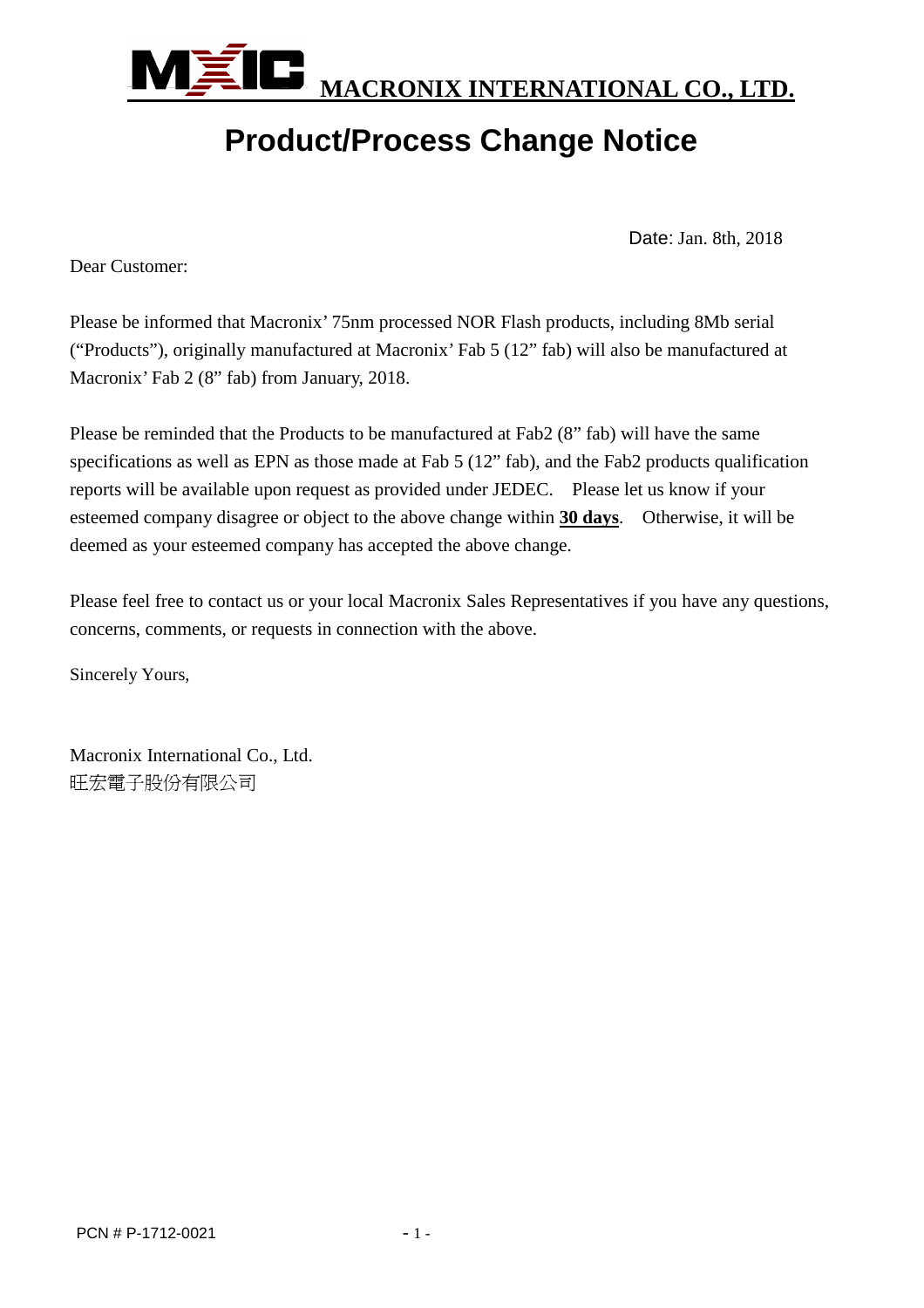# **PCN No.:** P-1712-0021 **Issue Date :** Jan. 8th, 2018

**Subject:** 75nm Serial NOR Flash to be manufactured at Fab 2 (8" fab) since Jan., 2018

**Change Category:** Additional Manufacturing Site

#### **Affected Products:**

8Mb 75nm Serial NOR Flash (Industrial Grade)

| MX25R8035FZUIH1 |
|-----------------|
| MX25R8035FZUIH0 |
| IMX25V8035FM2I  |
| MX25V8035FM1I   |
| IMX25V8035FZNI  |

## **Reason of PCN:**

Additional Manufacturing Site

## **Product identification:**

1). Unique ID Data (UID) stored in the Serial Flash Discoverable Parameters (SFDP) can identify the wafer Fab locations. Please refer to datasheet description regarding "Read SFDP data sequence", read from address "1E1h", if the data is "F5h" means the device is from Fab 5, if data is "F2h" means it's from Fab 2

2). Package top marking can also identify the wafer Fabs, lot# starts with number "2, 3, or 5" means the device is from Fab 2, whereas Lot# starts with number "7,8, or 9" means the device is from Fab 5 (see below marking illustration as an example, lot# starts with a "3" means it is from Fab 2)

Note: For MX25R8035FZUIH1, MX25R8035FZUIH0, 2x3mm 8USON, the Lot # marking can only be identified from the Package Label outside of shipping box. Please see 3) for more detail.

> MÉIC MX25RXX35FXXXXX **3xxxxxxxxx**